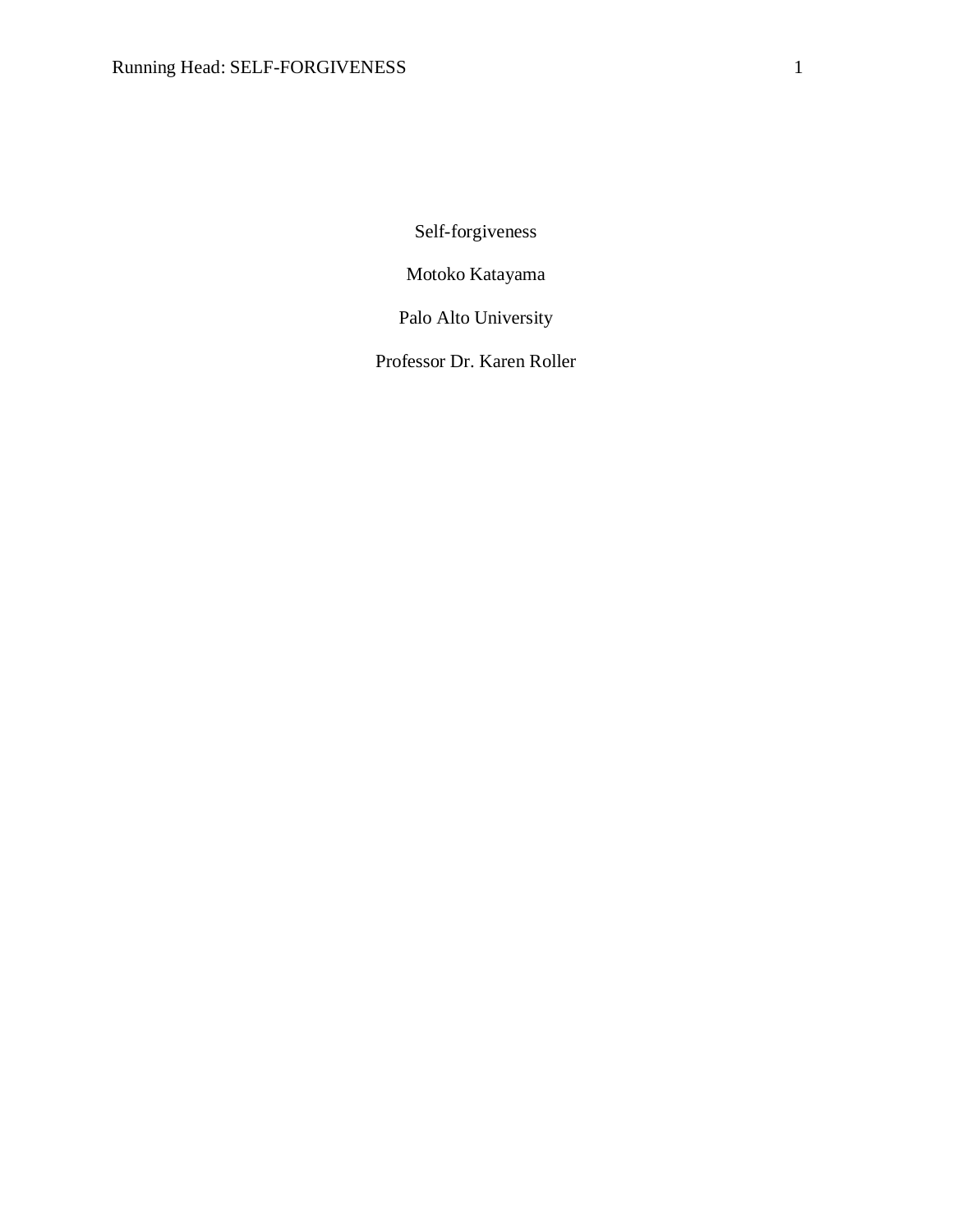### **Abstract**

This document is to describe the self-forgiveness process and how the author facilitates it for her clients. Since this document was written as part of the substance abuse class, it includes information about substance abuse. However, the author believes the self-forgiveness process described here would also be applicable to those who do not have substance abuse issues.

Through her clinical work with clients who struggled with different emotional, relationship or psychiatric issues, the author realized that where her clients got stuck in terms of their healing journeys is when they could not forgive themselves. Their life stories were different; the root causes that contributed to their issues were different; some clients had experience of substance abuse, and others did not have any substance abuse issues. However, there were commonalities among them. They did not have a working model of self-forgiveness, did not know how to distinguish between the self and their acts, and did not have sufficient coping skills to deal with the difficult emotions that resulted from facing the acts for which they would like to forgive themselves. Recognizing this, the author became interested in writing this document about self-forgiveness.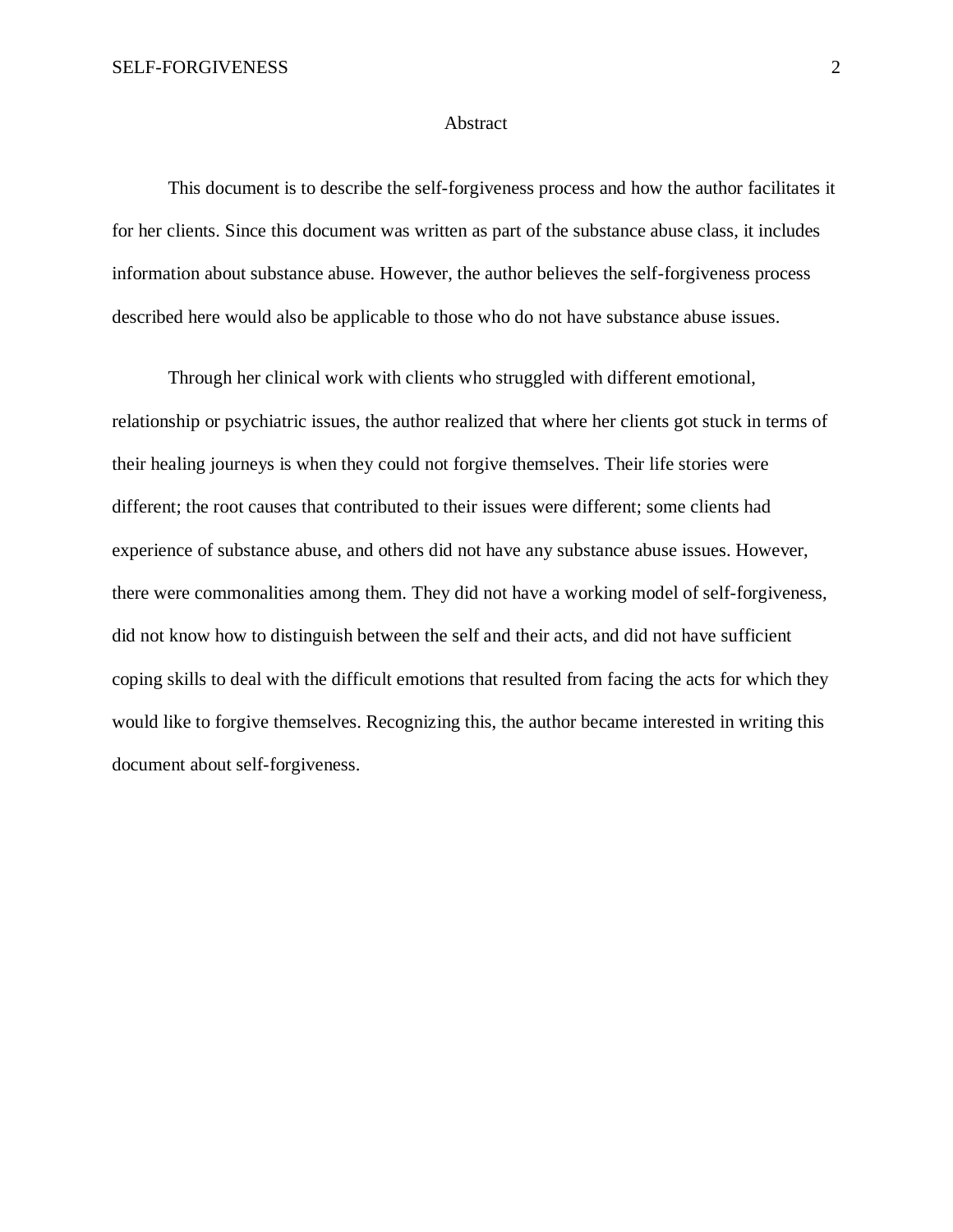#### Self-Forgiveness

# **What Are the Things For Which People Would Like to Forgive Themselves?**

In the author's own clinical experience working with her clients, reading articles and books, and attending workshops and clinical consultation groups, the author has seen a range of actions for which people would like to forgive themselves: small mistakes and broken promises, abortion, being in abusive relationships, addiction, having a sexuality that is prohibited by one's own religion, not being able to assert sexual or emotional boundaries with others, infertility, harm done to others, or failures. Some were acts done to or affecting others; some were done to themselves.

## **What Defines "Wrong-doing"?**

There seem to be many factors contributing to how each individual perceives what is considered "wrong-doing." Those factors include but are not limited to laws and regulations, the individual's culture, previous experiences, spiritual background, own values, values of their family of origin, and socioeconomic status. The author leaves legal, social, philosophical or religious definitions of "wrong-doing" to the experts in their fields (e.g., judges, sociologists, philosophers, religious leaders, theologists), since the definitions change over time, in different legal jurisdictions, even different sects of the same religion, or circumstances. In order to avoid associating negative or positive connotation with individuals' self-forgiveness process, the author will use *act* or *original act* to describe the things for which individuals try to self-forgive.

# **Recognizing the Victims, Treating the Offenders**

Furthermore, it is important to point out that experiencing childhood trauma such as physical, sexual or emotional abuse is known to have predictable immediate and distal impacts on personality development (Wolff & Shi, 2012). "A growing body of studies indicates that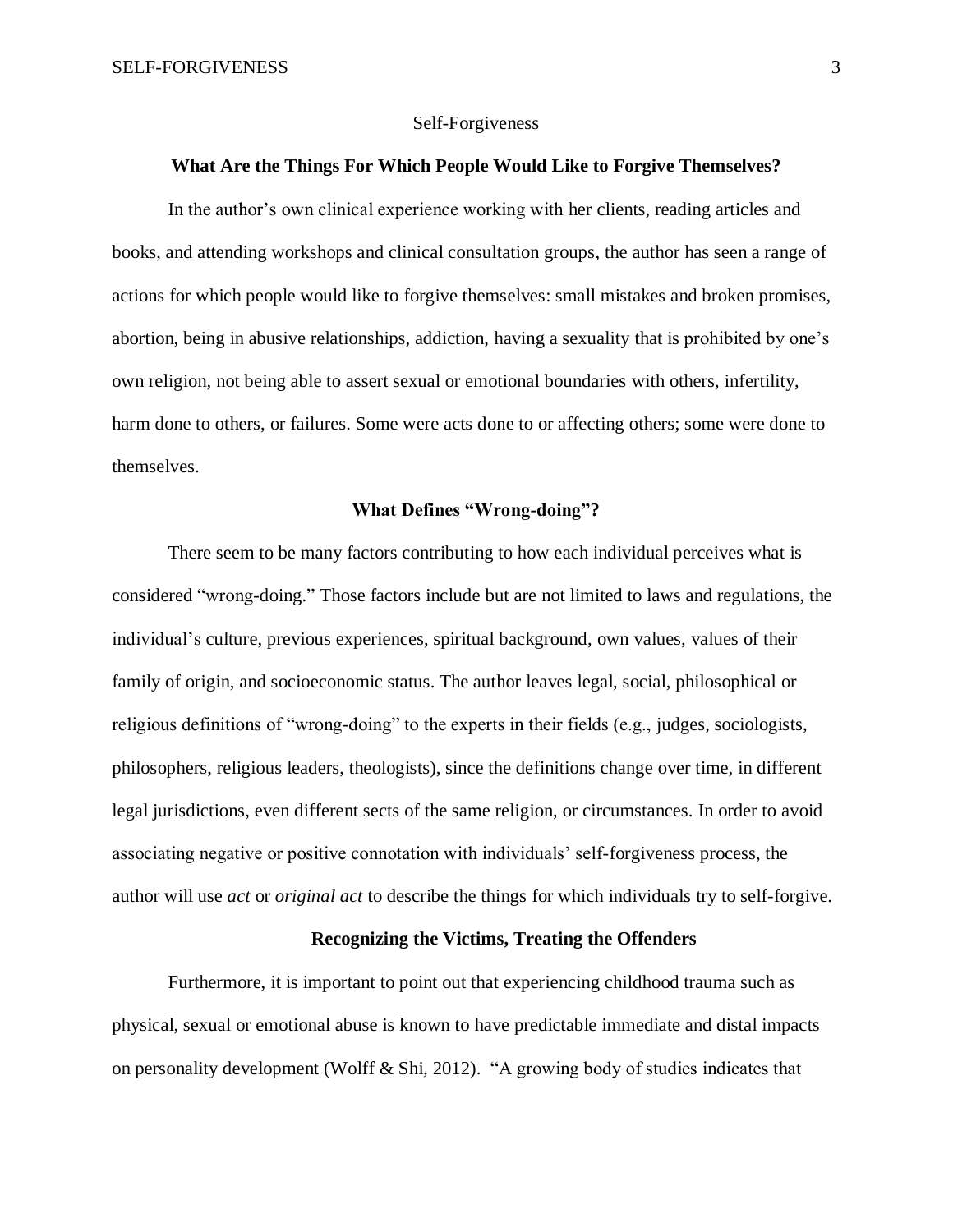### SELF-FORGIVENESS 4

traumatic childhood experiences provide the contexts for the root of adult violence" due to damage to the development of parts of brain that control emotion regulation, impulses, and aggression regulation (Solomon & Siegel, 2003). According Wolff and Shi's study, over 56 % of male prison inmates experienced physical abuse, over 25% experienced emotional abuse, and almost 10% experienced sexual abuse during their childhood (Wolff & Shi, 2012). Although having a difficult childhood does not provide justification for causing harm to others and the author does not have any intention of minimizing pain experienced by others, from the therapeutic standpoint, it is difficult to distinguish who are the victims. Multigenerational trauma gets passed down many generations through in-utero exposure, learned dysfunctional communication style, ineffective coping skills, etc. (James & Gilliland, 2013). Therefore, instead of providing moralistic judgement or identifying victims versus offenders, this document rather focuses on how therapists could facilitate clients' process of self-forgiveness.

### **Where in the Self-Forgiveness Process Do People Get Stuck?**

There seem to be different areas where people get stuck while they try to forgive themselves. McConnell (2015), in his historical review of research papers, cited numerous papers and stated that "Various types of psychological distress, such as neuroticism, depression, anxiety, anger, suicidal ideation, suicidal behavior, nonsuicidal self-injury, posttraumatic stress, eating disorders, borderline personality disorder, low self-esteem, sensitivity to criticism, impulse dysregulation, alienation, loneliness, substance abuse, and general mental illness, have related significantly to difficulties in self-forgiveness." The following sections highlight some of the areas where people have difficulty working through the self-forgiveness process.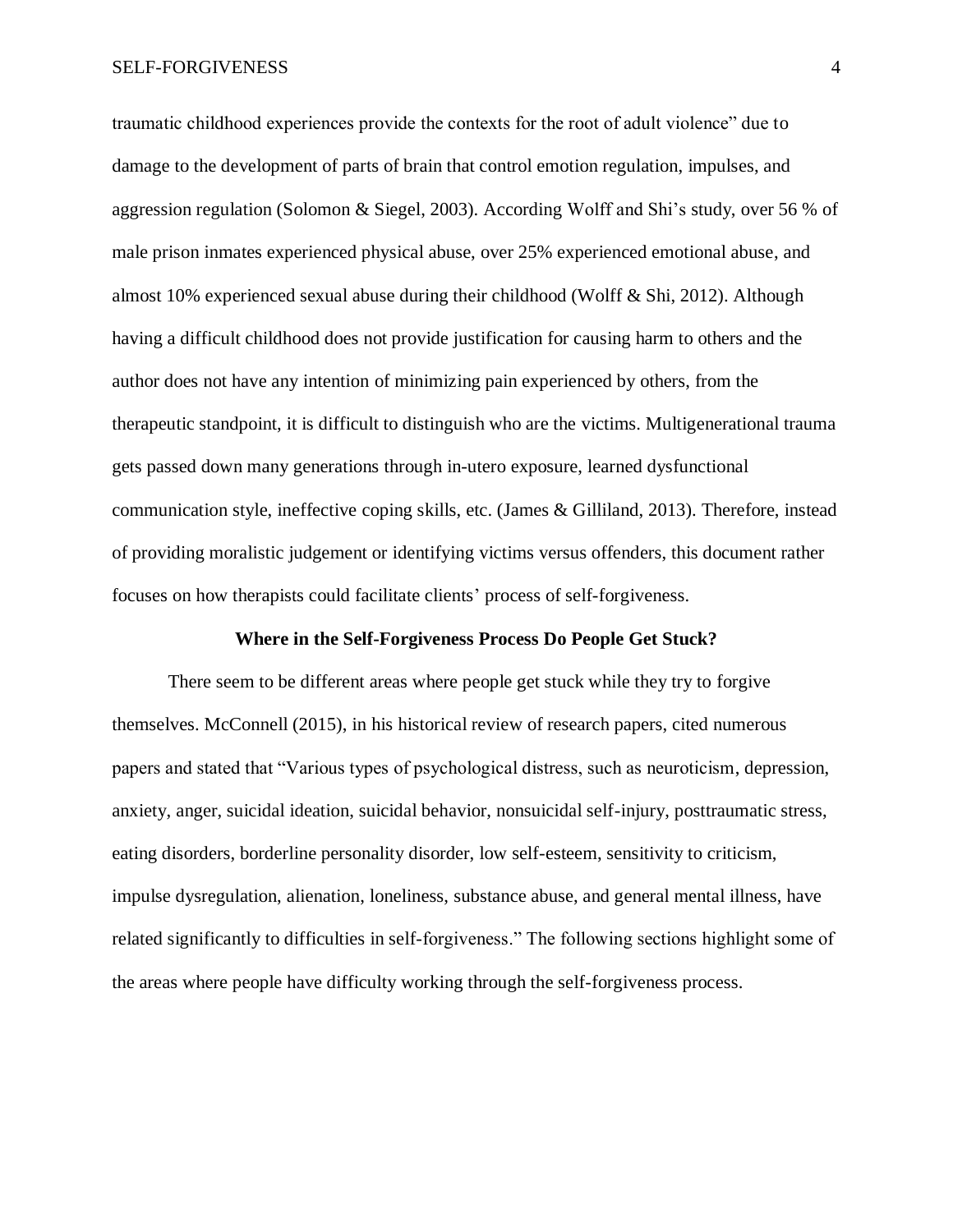### SELF-FORGIVENESS 5

# **Lack of Model of Self-Forgiveness Process**

When the author asked her clients how the self-forgiveness process would look for them, most of them responded that they did not know what it would look like. Some recalled that in their family of origin, when someone made a mistake or did something a parent disapproved of, the parent became angry at the person for a long period of time. In some situations, the parent cut off their relationship with the person, or a parent denied the existence of the problem and it was taboo to bring up it for discussion or to find a resolution. Other recalled punishment they received for their acts; they learned that after an act occurred, the outcome was continuous selfcondemnation or intropunitive behaviors. They were not given with an opportunity to learn how to forgive themselves. Therefore, those people did not know that they had an option of selfforgiveness or what the process would entail.

# **Lack of Distinction Between Self and the Act Itself**

The author observed that some of her clients did not know the difference between the self and their acts. Therefore, they could not separate themselves from the acts. For those clients, a mistake labeled the person as a failure or a bad person. They were not able to hold the idea that although their acts were not ideal, their self-worth remained the same. This led the person to believe that they were not forgivable. In other cases, the clients had not fully developed their own values and they could not determine whether their acts were forgivable. Self-forgiveness was especially difficult if the people or systems around them (e.g., justice system, religious institutions, society) had different or contradicting perspectives toward the acts.

### **Lack of Sufficient Coping Skills**

Another challenge emerged when individuals did not have sufficient coping skills to face their acts or to handle the psychological discomfort that arose while trying to work on the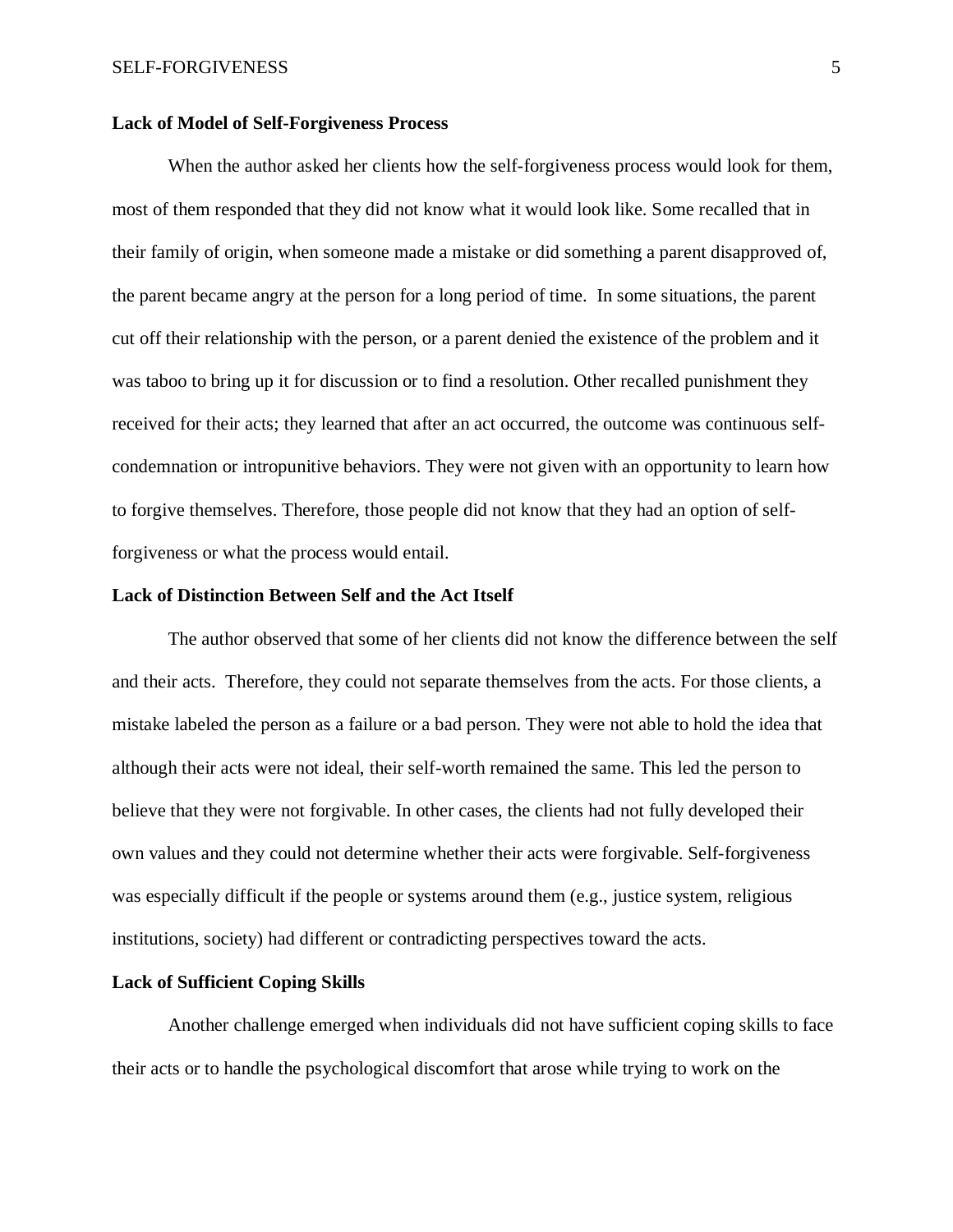process of self-forgiveness. Those individuals unconsciously used defense mechanisms such as denial, dissociation, compartmentalization, intellectualization, or rationalization. Some people use substance to repress painful thoughts, feelings (e.g., guilt, shame, empathy, regret), or memories. McConnell (2015) explains that "Guilt is characterized by remorse over one's actions. Alternatively or simultaneously, people may experience shame, a stronger feeling characterized by self-condemnation over one's character flaws. People also may have regret, which is a 'yearning to return to the past and alter the decision.'" Brown (2012) stated that "Shaming is focusing on self, guilt is focus on the behavior….. Shame is highly correlated with addiction, depression, violence, aggression, bullying, suicide, and eating disorders. Guilt is inversely correlated with those things. The ability to hold something we have done up against who we want to be is uncomfortable but incredibly adaptive." Thus, learning effective coping skills to deal with these emotions would be a key to working on the self-forgiveness process. McConnell's (2015) summary of the results of various researches in his study states that selfforgiveness is associated with decreased substance abuse.

### **Definition of self-forgiveness**

The field of self-forgiveness is relatively new compared to the study of forgiveness of others. The field of self-forgiveness formally began in 1974 (McConnell, 2015). Since then, there have been many different definitions of self-forgiveness proposed by different researchers. After conducting a historical literature review of self-forgiveness, McConnell reconceptualized a definition of self-forgiveness in his *A Conceptual-Theoretical-Empirical Framework for Self-Forgiveness: Implications for Research and Practice* (2015) as follows:

Self-forgiveness occurs after a relatively objective wrongdoing. It necessitates that people take full responsibility for their offenses and initially feel guilt or shame. Self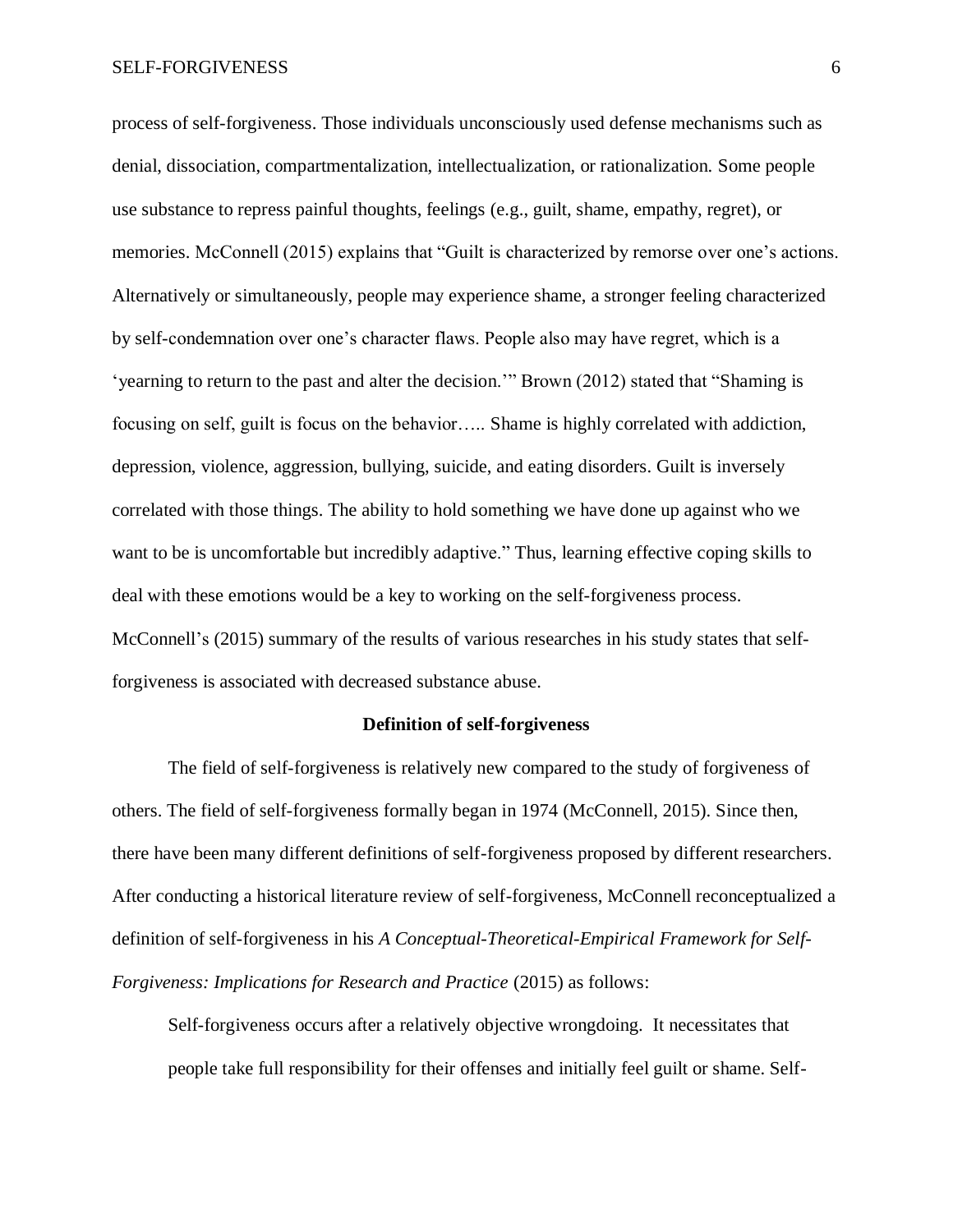forgiveness appears to be a developmental sequence that increases over time and effort. The self-forgiveness process is likely accomplished optimally through both interpersonal and intrapsychic mechanisms. People facilitate self-forgiveness when they take responsibility, consider offense severity, feel guilt/shame, use conciliatory behaviors, and perceive forgiveness, whereas they finally accomplish self-forgiveness when they have developed benevolent (a) feelings and actions and (b) beliefs toward the self through intrapsychic restoration. The self-forgiveness process includes and requires decreases in problematic behavioral patterns both ethically and psychologically and the process leads to increased global well-being. After all, self-benevolence after offenses is experientially pseudo self-forgiveness, denial, or justification when offenders neither go through an effortful process to bring about meaningful psychological changes nor decrease problematic behaviors in the future.

## **How Did the Author Facilitate the Self-Forgiveness Process?**

The author describes below how she facilitated her clients' self-forgiveness process through utilizing integration of narrative therapy, mindfulness, and sand play therapy based upon McConnell's framework below.

As McConnell explains in his research (2015), "the model [below] proposes key points as numbers to depict a prototypical, not prescriptive, order in which restoration occurs"; in real therapy sessions, clients go back and forth between the key points and on some occasions they work on multiple key points simultaneously.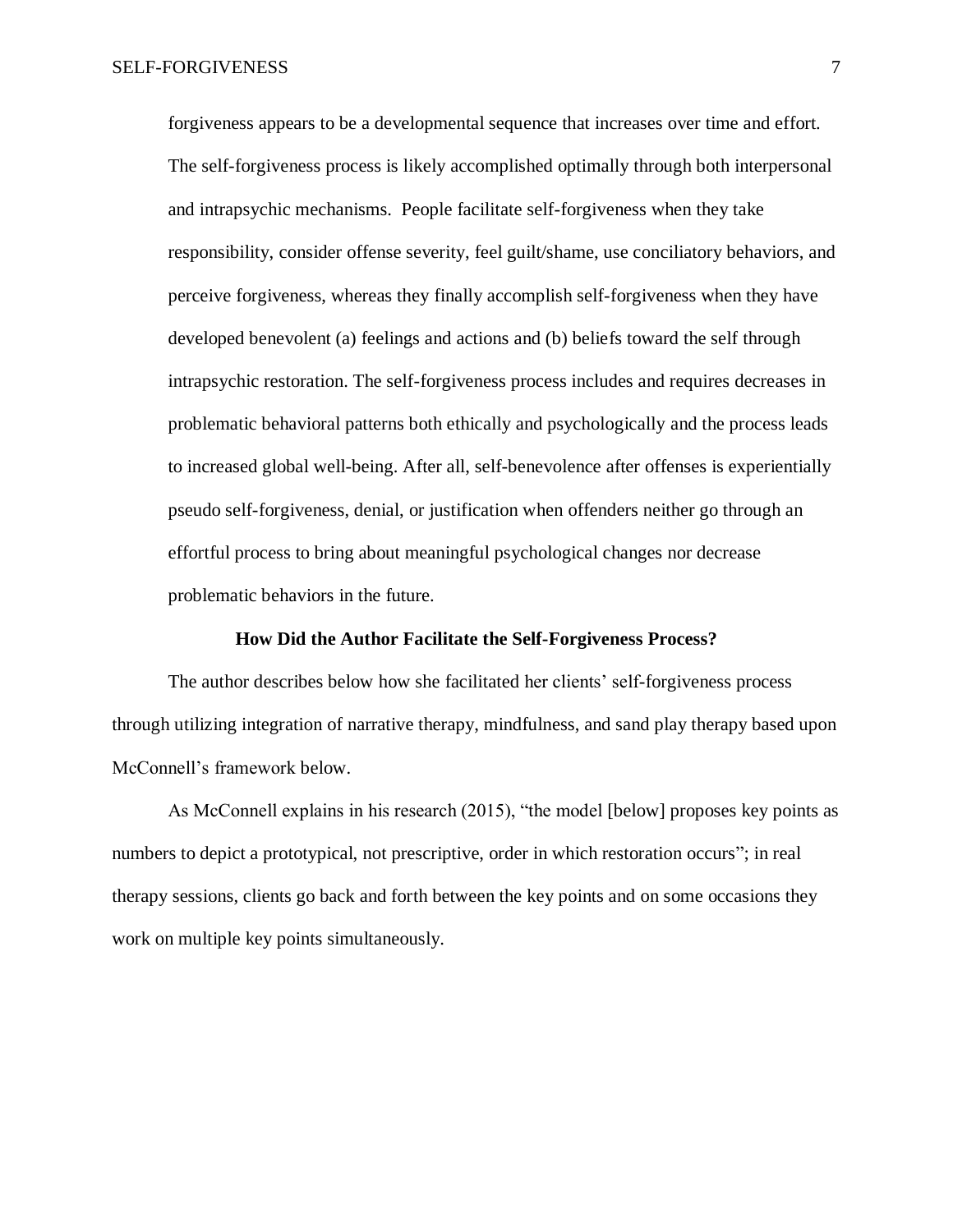

Shaded areas in his study indicate necessary, but insufficient, conditions to achieve the theoretical concept of genuine self-forgiveness. (McConnell, 2015)

The author used narrative therapy in order to "help separate people from their problems by exploring the sociocultural influences and language habits that maintain problems" Gehart, D. R. (2013). The author worked alongside the client to first externalize the problem instead of the client viewing himself or herself as problematic. During the exploration of the problem from multiple dimensions (e.g., sociocultural, culture of the family of origin, spirituality, gender, his or her own values), the client's own language was used to define the problem. The process of externalization of the problem created space for new identities, new solutions, different approaches to the problem to emerge. During this phase of the therapy, the author provided different types of coping skills (e.g., deep breathing, grounding techniques) to the client, so that the client would be able to narrate his or her stories while being able to tolerate the discomfort that arose from retelling them as well as empathetically connecting with the experiences of the other person whom the client's action affected.

For those clients who constantly ruminated on their problems, the author taught the tool of "changing the channel on your remote control" from *Forgiveness for Good: a proven prescription for health and happiness* (2002). Fred Luskin described the tool in his book as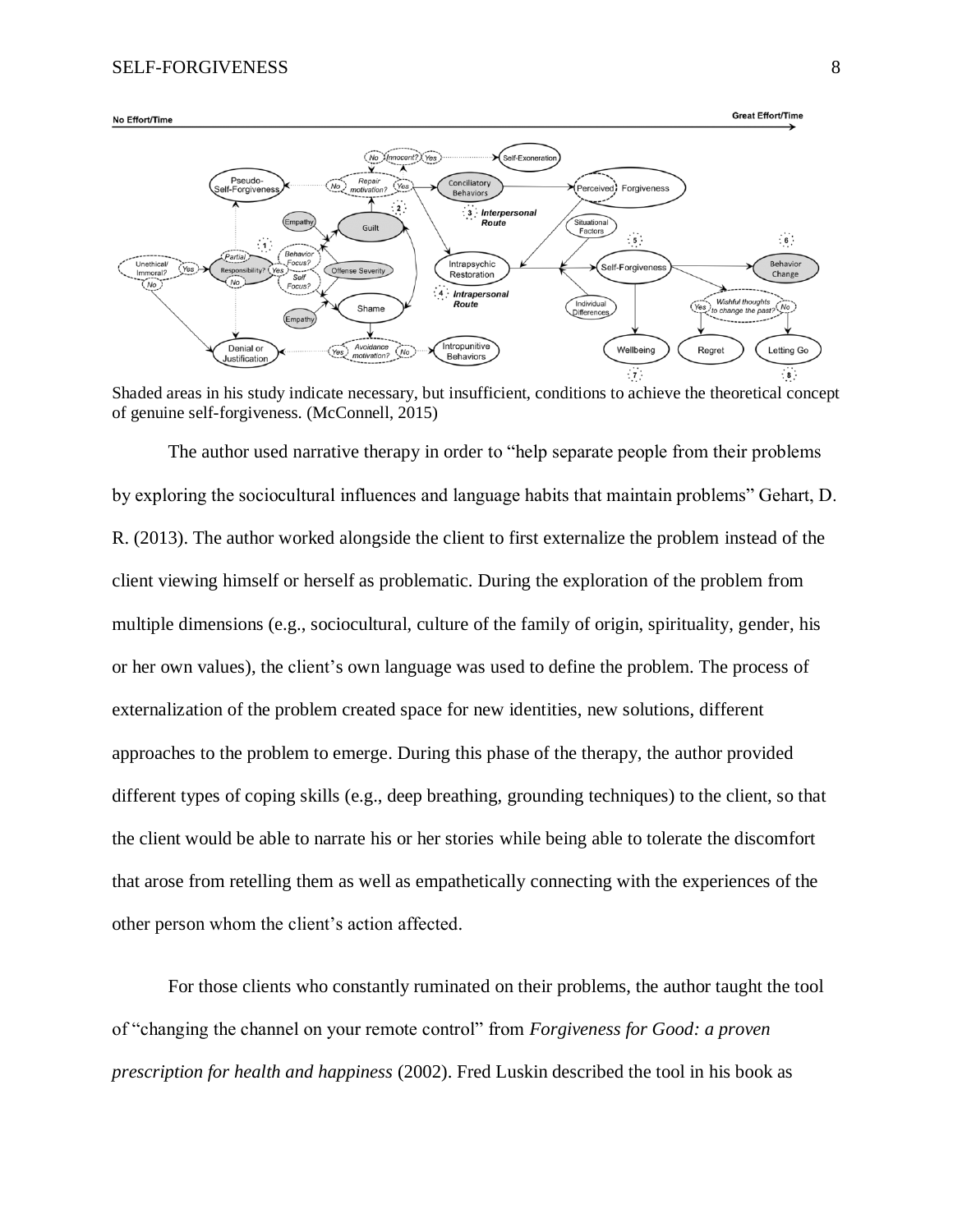### SELF-FORGIVENESS 9

"Imagine that what you see in your mind is instead of being view on a TV screen. Picture what you see and hear come as a TV program. On your TV screen at home you change the channels with your remote control. You choose what programs you want to see…By your control of the remote you determine what shows on your TV" (e.g., love story, nature, vacation). This tool has been helpful for the clients since they were able to realize that they had control over what was playing in their mind and also could learn to choose when to play a particular channel.

The author taught her clients mindfulness as another coping skill. With the mindfulness skill, clients were able to learn to maintain a moment-by-moment awareness of their thoughts, feelings and bodily sensations. Mindfulness also seemed to help them develop an ability to be nonjudgmental and less reactive, and to accept things as they are without pushing them away or denying them. This skill seemed to help the clients to be able to narrate their stories from a nonjudgmental standpoint and to tolerate the emotional discomfort (e.g., shame, guilt, regret) that arose from retelling the stories, as well as to accept what happened (e.g., outcomes of the act) as they were without attaching good or bad interpretations.

Over the course of sessions, when clients seemed to experience difficulty verbalizing their feelings or thoughts, the author offered the sand play therapy for them. The clients placed miniature figures in a sand tray to depict their internal world without needing to verbally explain them to the author. The sand play therapy provided a sense of control and served as a medium for clients to express emotionally charged topics indirectly.

McConnell (2015) explained that while genuine self-forgiveness requires the individual to take full responsibility for his/her acts, this process increases self-conscious emotions (e.g., guilt, shame). On the other hand, pseudo self-forgiveness may appear to have the initial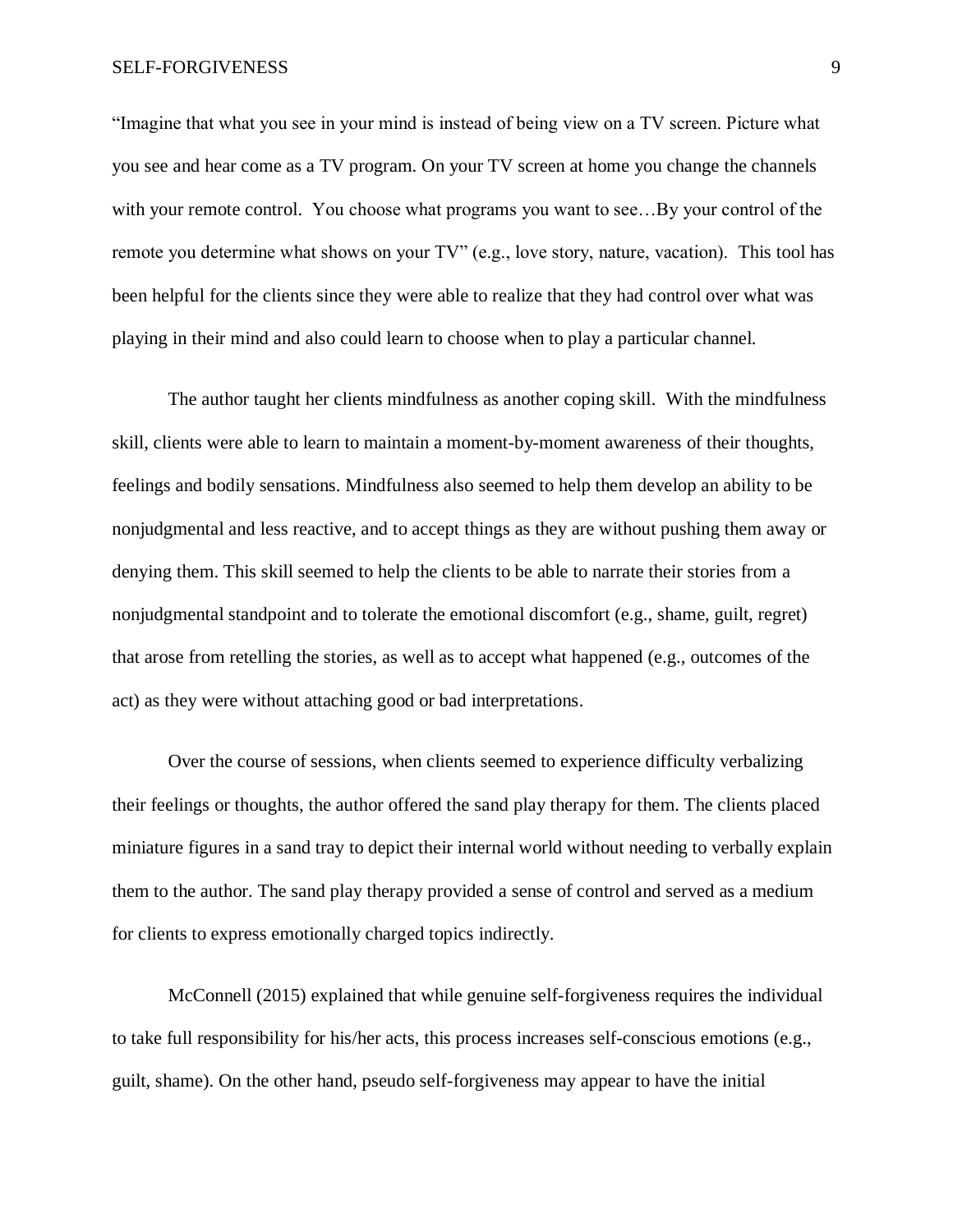psychological benefit of reducing self-conscious emotions, but emotional alleviation likely does not ensue. The author provided psychoeducation and taught different coping skills in her therapy sessions, so that over time each client developed their preferred coping skills to deal with their self-conscious emotions.

Then, each client took his or her own time to determine which route they would like to take — the interpersonal route, the intrapersonal route, or both — in order to accomplish selfforgiveness. While McConnell (2015) stated that numerous studies have found that apologizing and receiving forgiveness from victims or higher power(s) (i.e., interpersonal route) was positively related to self-forgiveness, Layer, Roberts, Wild, and Walters (2004) noted that "people struggled with self-forgiveness even when victims forgive them." Thus, McConnell (2015) posits that genuine self-forgiveness is accomplished through the intrapersonal route, where the individual reconfigures him or herself (e.g., new identity, new self-concept, selfcompassion) through self-acceptance in addition to making a commitment not to repeat the same act in the future as well as to let go of regret (i.e., yearning to change the irrevocable past).

Some of the people who were affected by the original act were not in a position to accept apologies from her clients, — they were no longer alive or they had not had a chance to process what happened and were not ready to hear an apology (i.e., family members of former alcoholics). In other situations, it was not safe for the clients to apologize in person. In such cases, with assistance from the author, those clients found alternative ways to express an apology, such as writing a letter to the person without sending it or volunteering to help people who suffered from similar problems.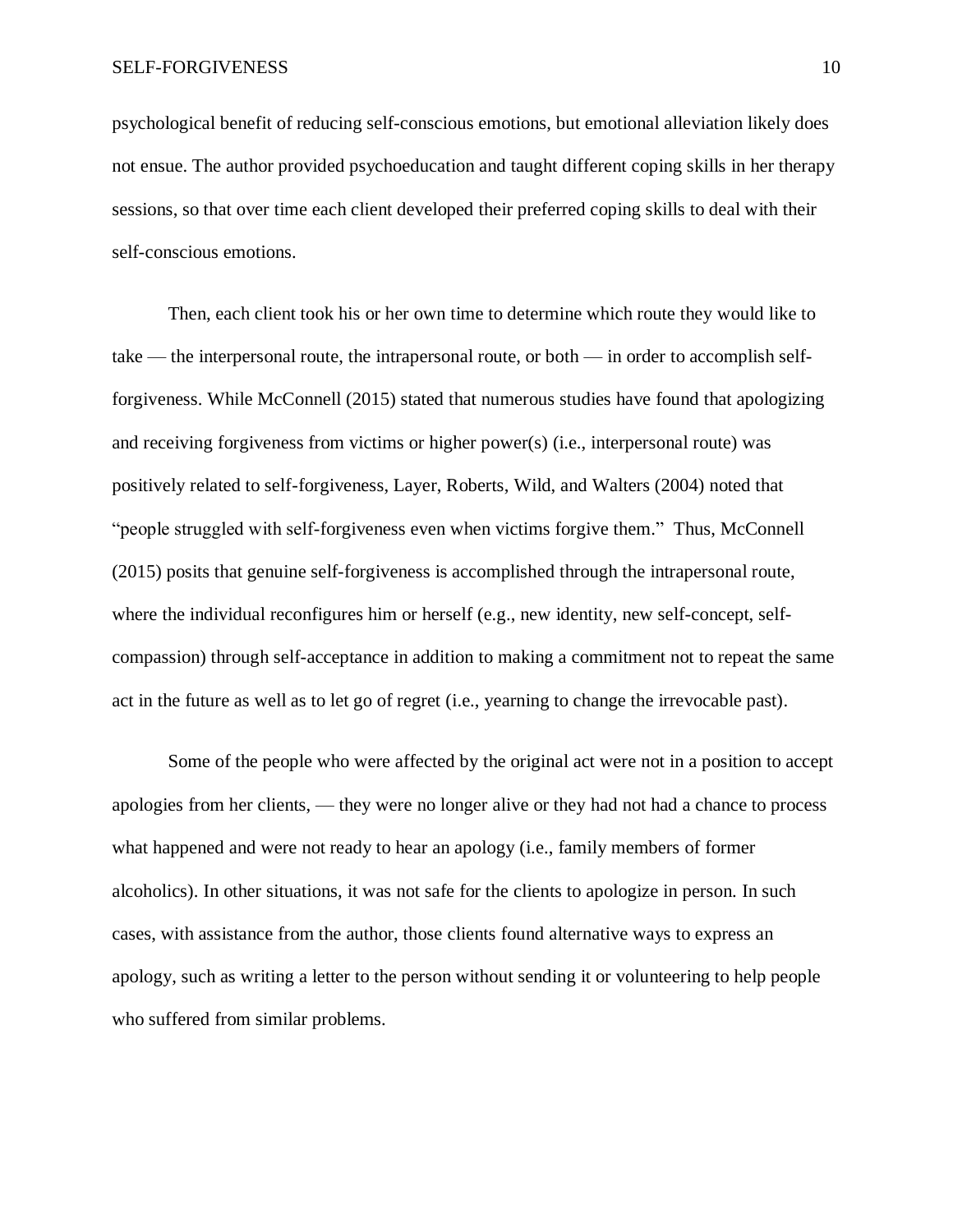Narrating past stories could be a challenging process. When people have experienced a trauma that has never been resolved, unintegrated pieces of memories (i.e., what happened in the past does not make sense to the client) get stored as implicit memories in the brain unassociated with a sense of time (i.e., the past) (Siegel, 2010). Implicit memories spontaneously and unconsciously come up without a person intentionally retrieving them. By contrast, explicit memories have been categorized in a way that "makes sense" to the person through the process of creating a coherent narrative. When people intentionally retrieve memories from the past, those are explicit memories and the person is aware that they are from the past. However, implicit memories are experienced as if they are happening in the present moment, which gives the narrator overwhelming sensations. Siegel (2010) suggests that "The treatment from trauma essentially involves pulling the implicit memories together into a coherent narrative, which is most easily achieved by entering into 'interpersonal attunement' with a counselor…. The client can 'borrow' the counselor's neural integrated state to help cope with the traumatic memories long enough to put them into a coherent narrative." Furthermore, Beaudoin and Zimmerman (2011) state that "therapeutic conversations about preferred realities strengthen neural connections that support clients' preferred identities and associated behaviors."

In conclusion, over the course of the therapy, the author observed that her clients were able to develop, to varying degrees, new working models of the self-forgiveness process, acquire new coping skills, create their own ways of expressing apologies, make commitments not to repeat the same act, and let go of their desire to change the past. This resulted in stopping intropunitive behaviors such as suicidal ideations as the clients worked through the selfforgiveness process. One client was able to reunite with her family members after many decades of disconnect due to her past substance abuse issues. She was able to self-forgive for her acts and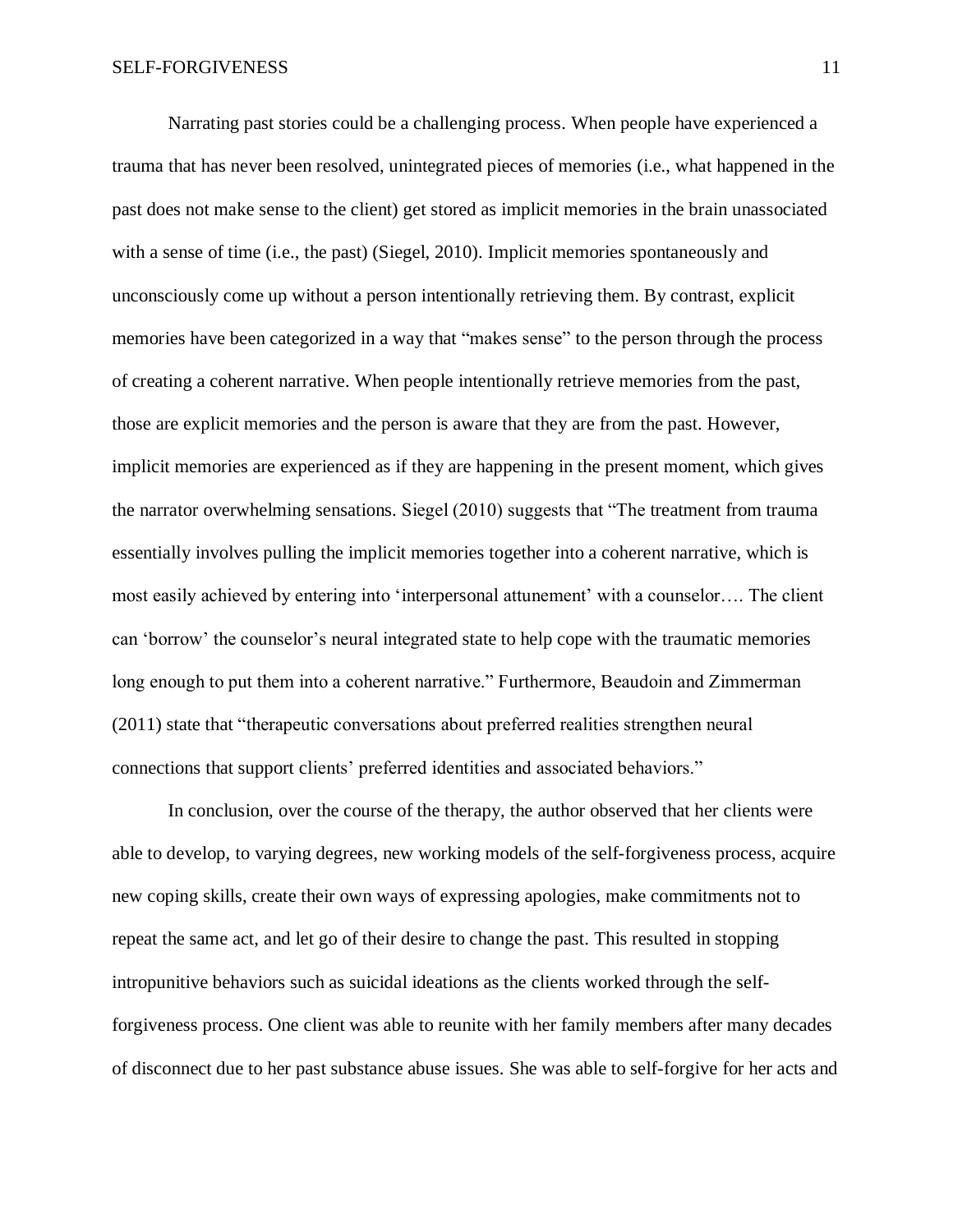the pain that her acts caused to her family members. The author repeatedly witnessed how effectively self-forgiveness enabled clients' healing journeys with the assistance of interpersonal attunement from her.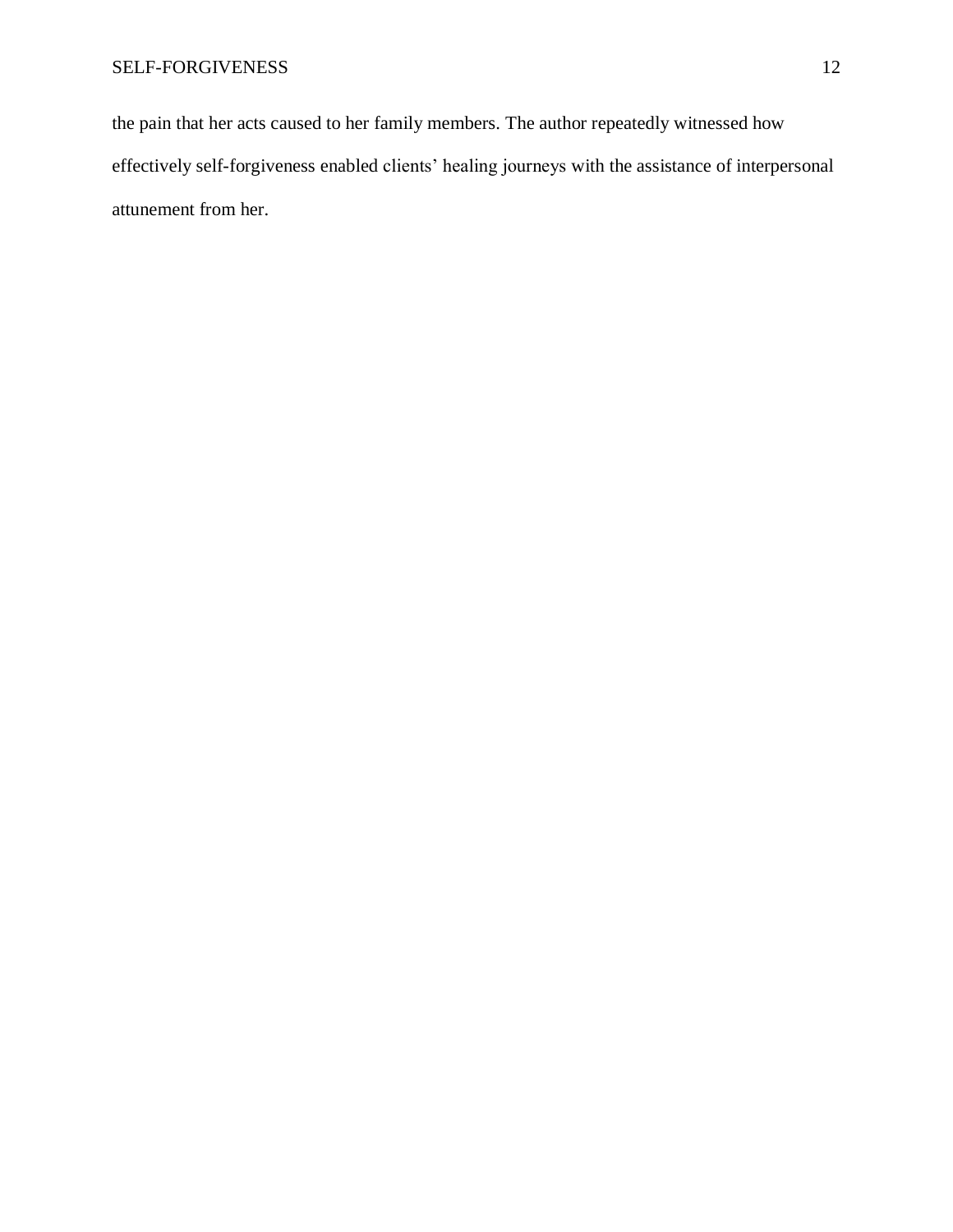## References

Adverse Childhood Experiences (ACEs). (2016). Retrieved December 19, 2016, from https://www.cdc.gov/violenceprevention/acestudy/index.html Centers for Disease Control and Prevention

- Brown, B. (2012, March). Listening to Shame. Speech presented at TED. Retrieved from [https://www.ted.com/talks/brene\\_brown\\_listening\\_to\\_shame](https://www.ted.com/talks/brene_brown_listening_to_shame)
- Dube, S. R., Fairweather, D., Pearson, W. S., Felitti, V. J., Anda, R. F., & Croft, J. B. (2009). Cumulative Childhood Stress and Autoimmune Diseases in Adults. Psychosomatic Medicine,71(2), 243-250. doi:10.1097/psy.0b013e3181907888
- Felitti, V. J., Anda, R. F., Nordenberg, D., Williamson, D. F., Spitz, A. M., Edwards, V., . . . Marks, J. S. (1998). Relationship of Childhood Abuse and Household Dysfunction to Many of the Leading Causes of Death in Adults. American Journal of Preventive Medicine,14(4), 245-258. doi:10.1016/s0749-3797(98)00017-8
- Gehart, D. R. (2013). Theory and treatment planning in counseling and psychotherapy. Belmont, CA: Brooks-Cole/Cengage Learning.
- Grohol, J. (2016). 15 Common Defense Mechanisms. *Psych Central*. Retrieved on December 25, 2016, from http://psychcentral.com/lib/15-common-defense-mechanisms/
- Homeyer, L.E. & Sweeney, D.S. ( 2011). Sandtray Therapy, 2nd edition. New York: Routledge.
- James, R. K., & Gilliland, B. E. (2013). Crisis intervention strategies (7th ed.). Belmont, CA: Brooks/Cole.
- Luskin, F. (2002). Forgive for good: a proven prescription for health and happiness. San Francisco: Harper San Francisco.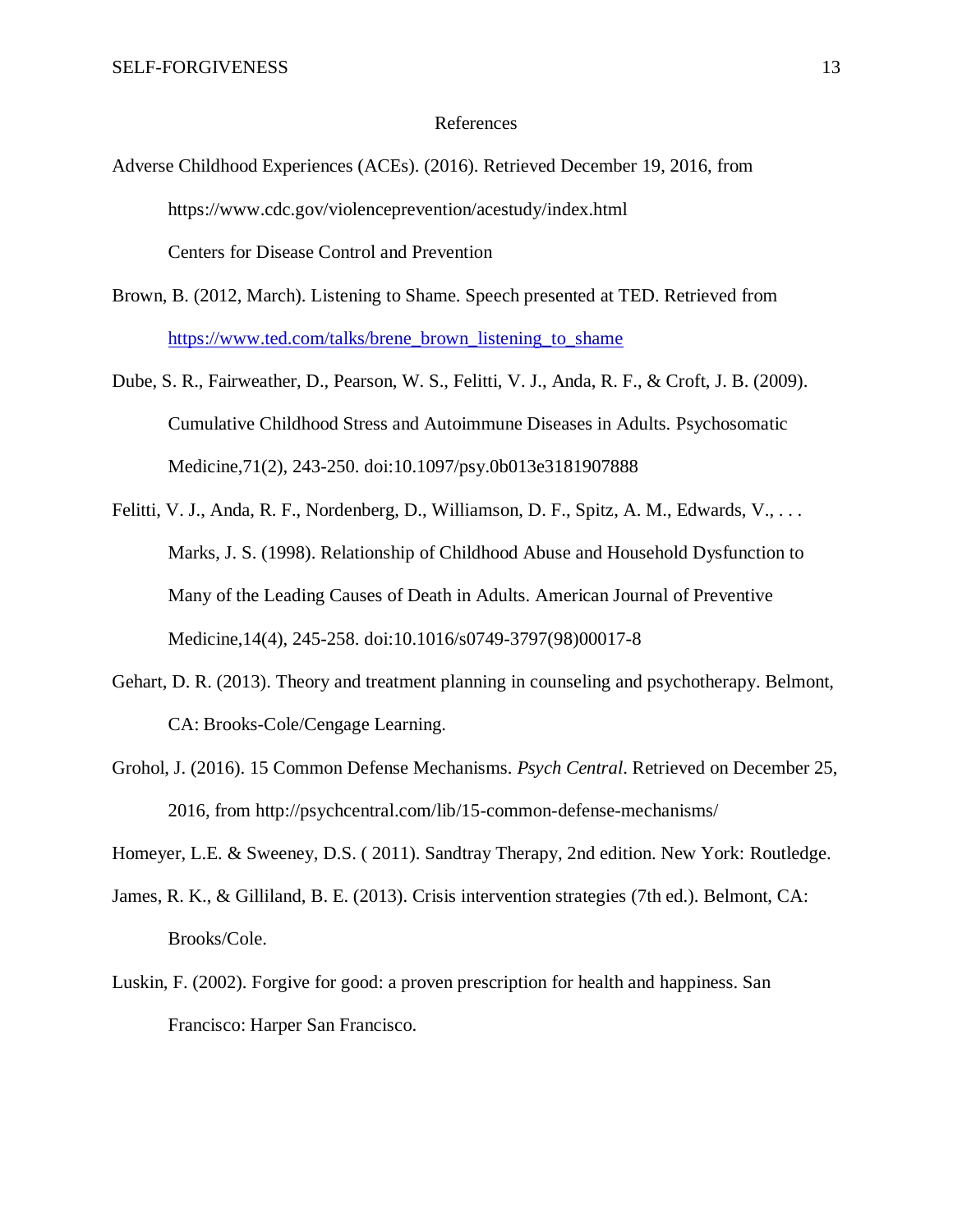McConnell, J. M. (2015). A Conceptual-Theoretical-Empirical Framework for Self-Forgiveness: Implications for Research and Practice. Basic and Applied Social Psychology,37(3), 143- 164. doi:10.1080/01973533.2015.1016160

National Institute on Drug Abuse. Introduction. Retrieved December 19, 2016, from

https://www.drugabuse.gov/publications/drugs-brains-behavior-science-addiction/introduction

- Siegel, D. J. (2010). The mindful therapist: a clinician's guide to mindsight and neural integration. New York: W.W. Norton & Co.
- Solomon, M. F., & Siegel, D. J. (2003). Healing trauma: attachment, mind, body, and brain. New York: W.W. Norton.
- Wang, A. (2006). *The relationship between self-forgiveness and AA treatment variables* (Order No. 3215411). Available from ProQuest Dissertations & Theses Global; Psychology Database. (304912473). Retrieved from [https://login.paloaltou.idm.oclc.org/login?url=http://search.proquest.com.paloaltou.idm.o](https://login.paloaltou.idm.oclc.org/login?url=http://search.proquest.com.paloaltou.idm.oclc.org/docview/304912473?accountid=25325)

[clc.org/docview/304912473?accountid=25325](https://login.paloaltou.idm.oclc.org/login?url=http://search.proquest.com.paloaltou.idm.oclc.org/docview/304912473?accountid=25325)

Wolff, N., & Shi, J. (2012). Childhood and Adult Trauma Experiences of Incarcerated Persons and Their Relationship to Adult Behavioral Health Problems and Treatment. International Journal of Environmental Research and Public Health, 9(12)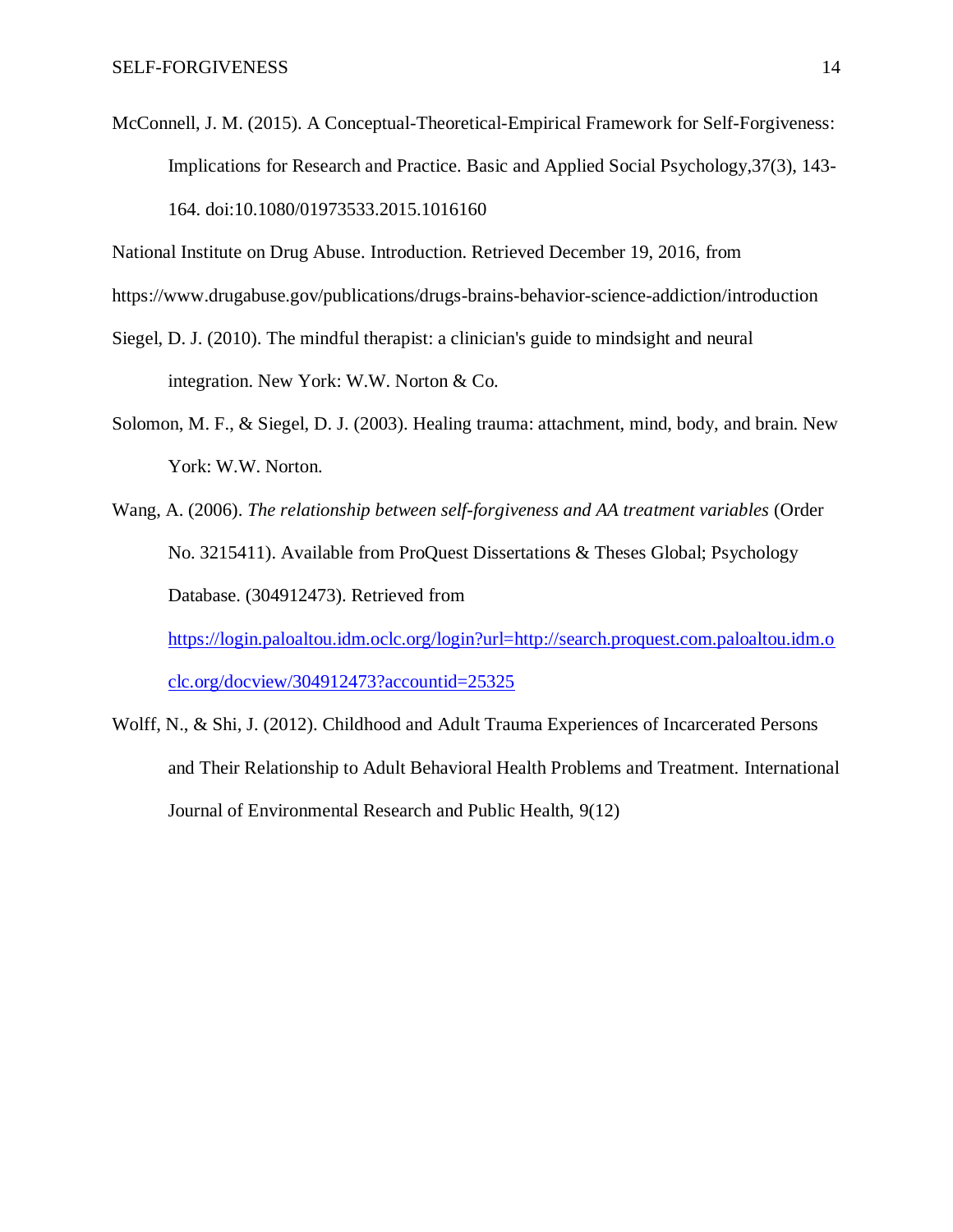#### Appendix

Additional information used to write this document.

## **The Adverse Childhood Experiences (ACE) Study**

According to the Centers for Disease Control and Prevention, there have been numerous studies conducted that support strong correlations between adverse childhood experiences and the development of mental or physical disease (e.g., cancer, heart disease, autoimmune disease), addiction, relationship issues, and lower educational or occupational attainment in adult lives. On the average, people with more than six adverse childhood experiences die 20 years earlier than those without any adverse experiences. The original study was conducted by Kaiser Permanente in the mid 90s. "Seven categories of adverse childhood experiences were studied: psychological, physical, or sexual abuse; violence against mother; or living with household members who were substance abusers, mentally ill or suicidal, or ever imprisoned" (Felitti, V. J., Anda, R. F., Nordenberg, D., Williamson, D. F., Spitz, A. M., Edwards, V., . . . Marks, J. S., 1998). Out of 9,508 respondents of the study reported at least one childhood adverse experience. The research stated, "Persons who had experienced four or more categories of childhood exposure, compared to those who had experienced none, had 4- to 12-fold increased health risks for alcoholism, drug abuse, depression, and suicide attempt."

### **Substance Abuse**

According to the National Institute on Drug Abuse, abuse of and addiction to alcohol, nicotine and illicit and prescription drugs cost more than \$700 billion a year in increased health care costs, crime, and lost productivity. The institute stated that every year illicit and prescription drugs and alcohol contribute to the death of more than 90,000 Americans. It stated that 40% to